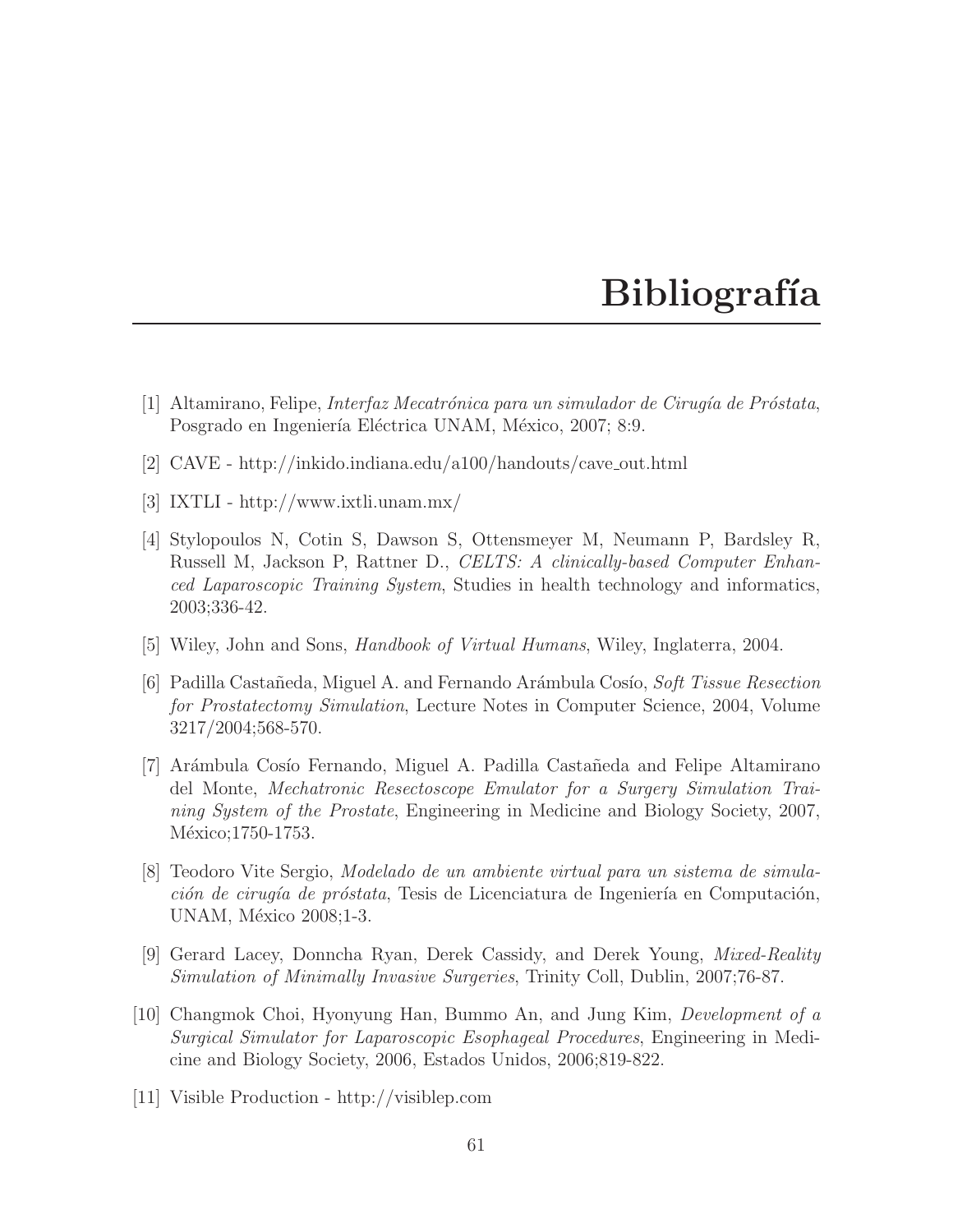- [12] Montgomery Kevin, LeRoy Heinrichs, Cynthia Bruyns, Simon Wildermuth, Christopher Hasser, Stephanie Ozenne, David Bailey, *Surgical Simulator for Hysteroscopy: A Case Study of Visualization in Surgical Training*, National Biocomputation Center, Stanford University, Estados unidos 2001;449.
- [13] URO Mentor http://www.simbionix.com/URO Mentot.html
- [14] Erin J. Hastings, Ratan K. Guha, and Kenneth O. Stanley, *Interactive Evolution of Particle Systems for Computer Graphics and Animation*, Universidad central de Florida, 2009.
- [15] Keiser R., N. th¨urey, M. Pauly, U. R¨ude, *Detail-preserving fluid control*, Elsevier 2009
- [16] Wen Zheng, Jun-Hai Yong, Jean-Claude Paul, *Simulation of bubbles*, Departamento de ciencias de la computación y tecnología de la universidad de Tsinghua, Beijing, China, 2009
- [17] Doyub Kim, Oh-young Song, Hyeong-Seok Ko, *A Practical Simulation of Dispersed Bubble Flow*, Siggraph 2010
- [18] Peralta-Fabi, Ram´on, *Flu´ıdos: apellido de l´ıquidos y gases*, Fondo de Cultura Económica, México, 2000.
- [19] Isaac S. Newton, *Philosoph´ıae naturalis principia mathematica*, 1968
- [20] wikipedia, http://es.wikipedia.org/wiki/Fluido
- [21] Robert Alan Granger, *Fluid mechanics*, Holt, Rinehart and Winston, 1985
- [22] Philip M Gehart, etal, *Fundamentals of fluid mechanics*, Addison Wesley 1992
- [23] William S. Janna, *Introduction to fluidmechanics*, Publishing company Boston 1993
- [24] Durante Agudelo Carlos Arturo, Niño Vicentes José Roberto, *Introducción a la mecánica de fluidos*, Universidad Nacional de Colombia, Unidad Académica de Hidráulica, 2004.
- [25] Francis W. Sears, Mark W. Zemansky, Hugh D. Young, *F´ısica Universitaria*, Addison-Wesley Iberoamericana, Estados Unidos, 1988;313-319.
- [26] Krishnan B. Chandran, *Biofluid mechanics. The human circulation*, Taylor & Francis, 2007.
- [27] Wikipedia http://es.wikipedia.org/wiki/Ley de Stokes
- [28] Amable Li˜n´an, *Las ecuaciones de Euler de la mec´anica de fluidos*, Real Academia de Ciencias y Universidad Politécnica de Madrid